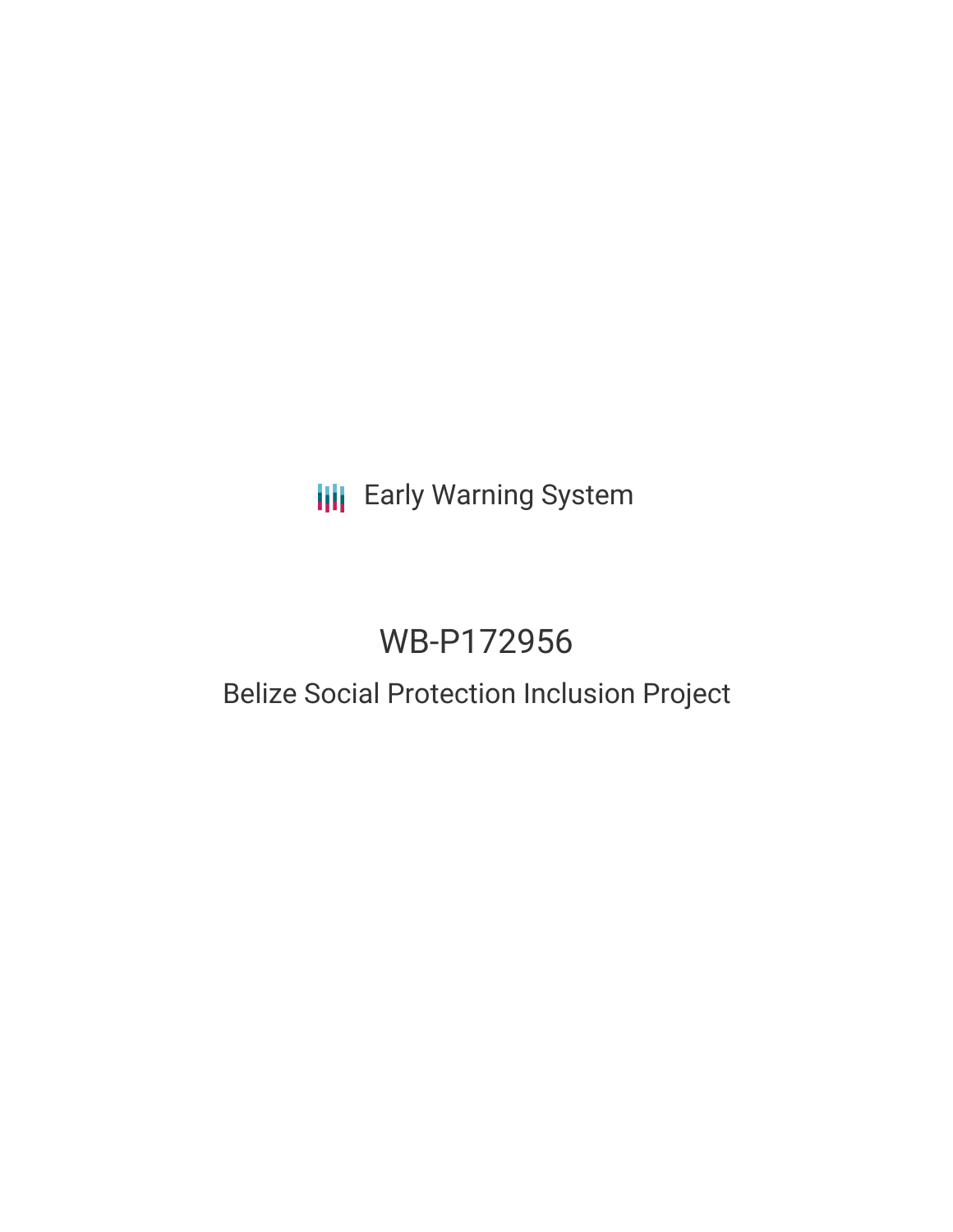

#### **Quick Facts**

| <b>Countries</b>               | <b>Belize</b>        |
|--------------------------------|----------------------|
| <b>Financial Institutions</b>  | World Bank (WB)      |
| <b>Status</b>                  | Proposed             |
| <b>Bank Risk Rating</b>        | B                    |
| <b>Voting Date</b>             | 2021-01-29           |
| <b>Borrower</b>                | Government of Belize |
| <b>Sectors</b>                 | Law and Government   |
| <b>Investment Amount (USD)</b> | \$25.00 million      |
| <b>Project Cost (USD)</b>      | \$25.00 million      |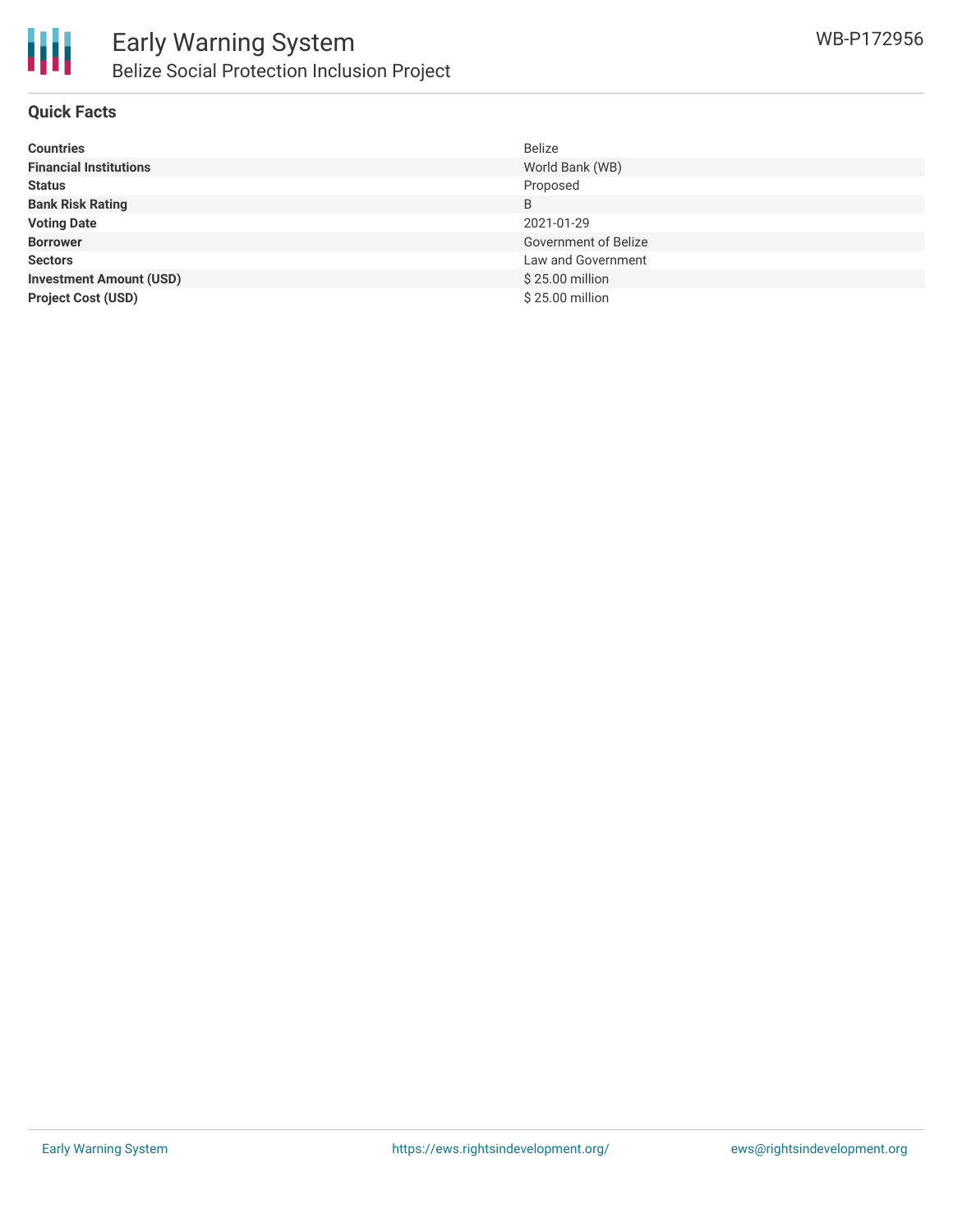

#### **Project Description**

The project development objective is to improve inclusion of poor and vulnerable in Belize's Social Protection system.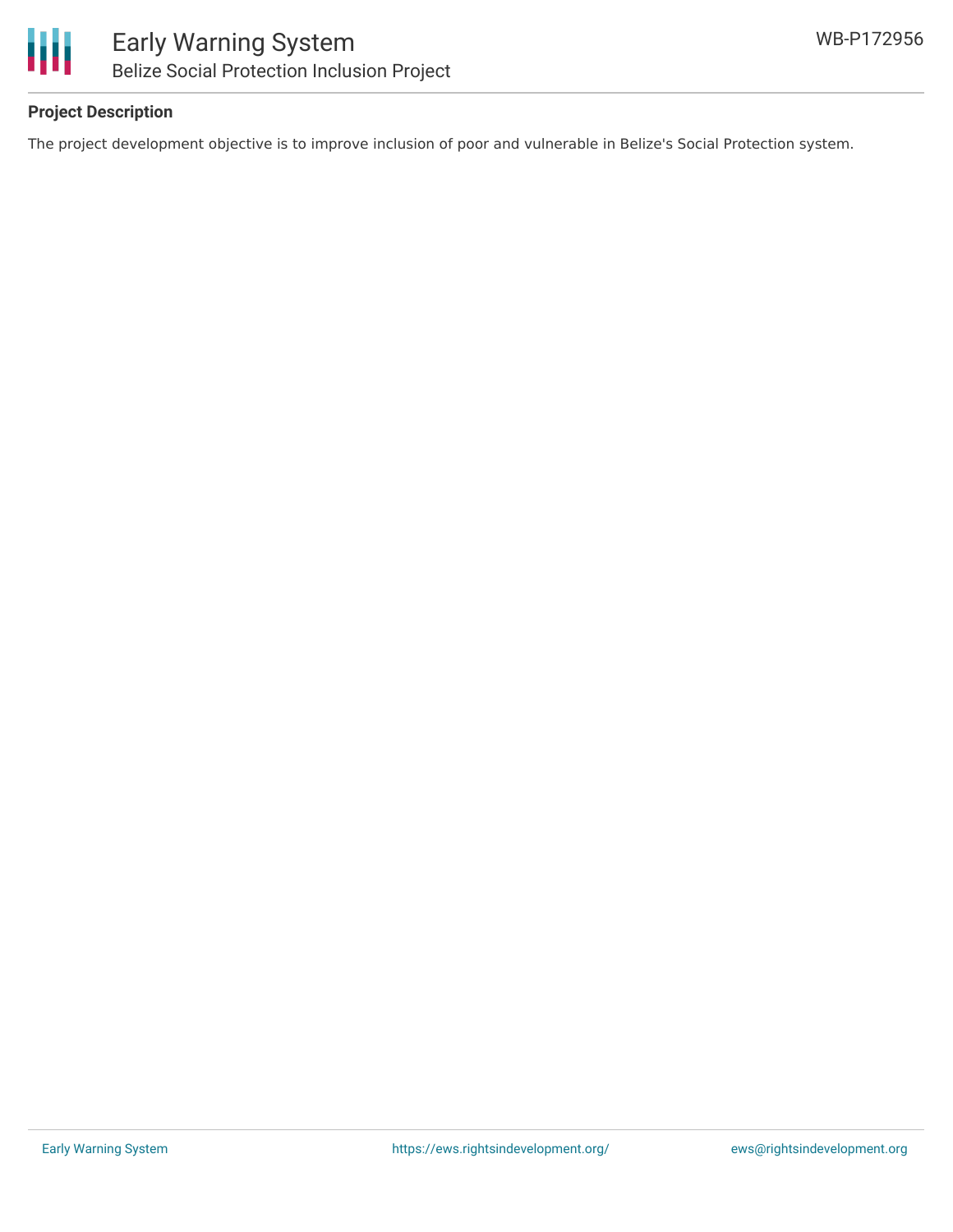

### Early Warning System Belize Social Protection Inclusion Project

#### **Investment Description**

World Bank (WB)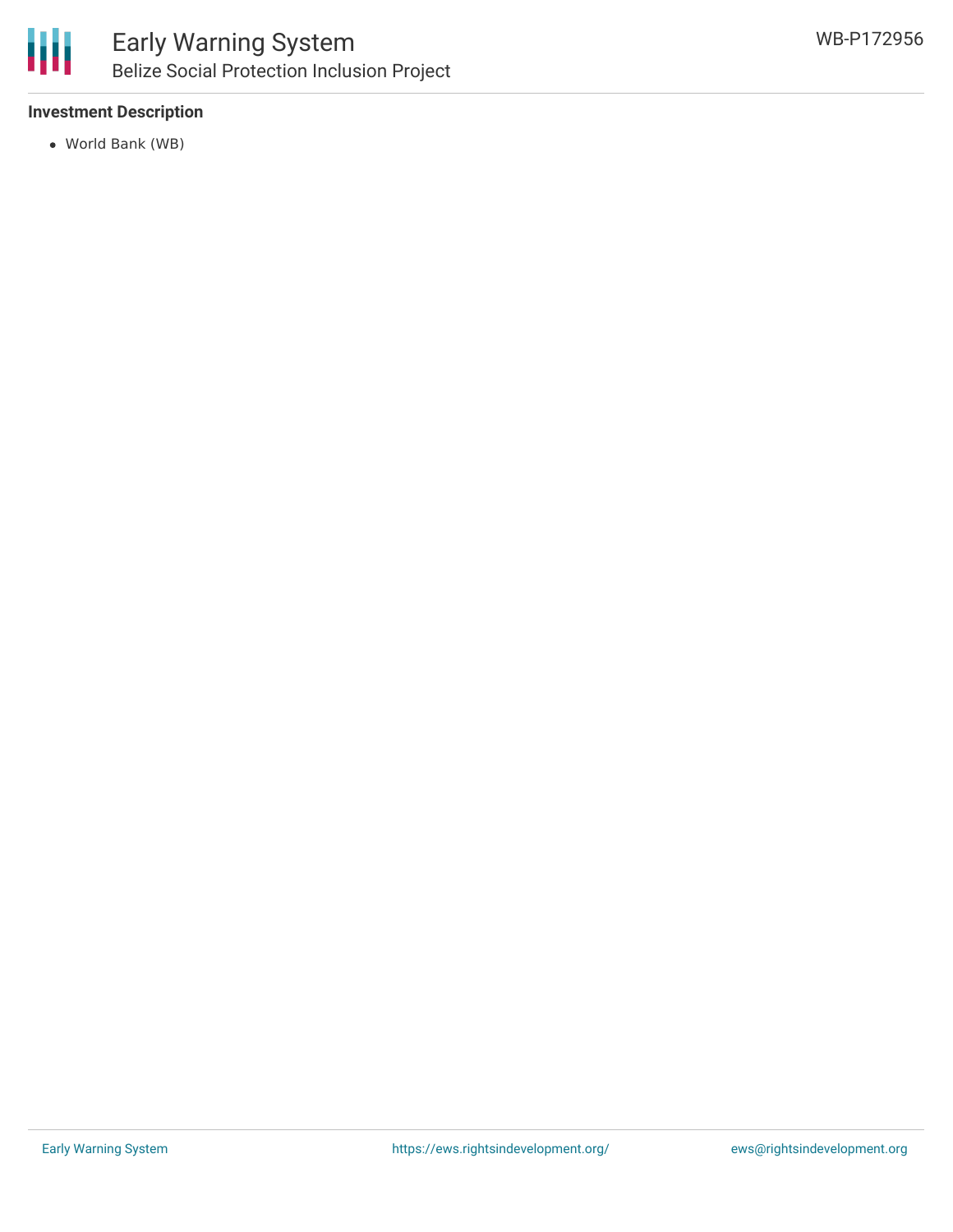#### **Contact Information**

#### ACCESS TO INFORMATION

To submit an information request for project information, you will have to create an account to access the Access to Information request form. You can learn more about this process at: https://www.worldbank.org/en/access-toinformation/request-submission

#### ACCOUNTABILITY MECHANISM OF THE WORLD BANK

The World Bank Inspection Panel is the independent complaint mechanism and fact-finding body for people who believe they are likely to be, or have been, adversely affected by a World Bank-financed project. If you submit a complaint to the Inspection Panel, they may investigate to assess whether the World Bank is following its own policies and procedures for preventing harm to people or the environment. You can contact the Inspection Panel or submit a complaint by emailing ipanel@worldbank.org. Information on how to file a complaint and a complaint request form are available at: https://www.inspectionpanel.org/how-tofile-complaint